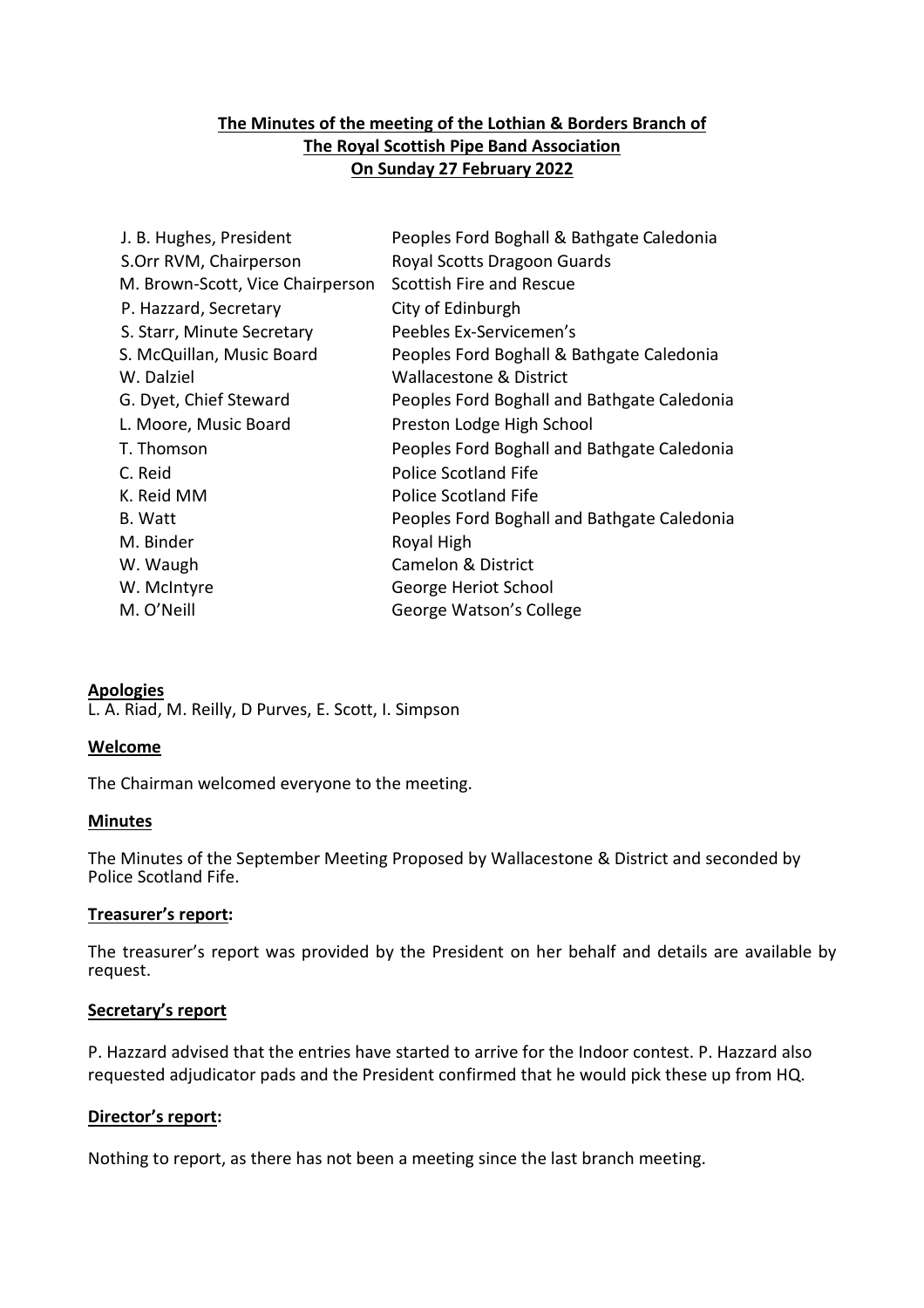## **Music Board Report**

There has been no Music Board meeting since the last branch meeting. S. McQuillan did advise that there will be an announcement in the coming weeks in relation to the qualifiers for the World Solo Drumming.

### **Stewards Report**

G. Dyet advised that there may be additional bodies required to steward the indoors. This will be confirmed at the next meeting, but all are asked to make themselves available. S Starr confirmed that P Starr would be available to steward on the day.

## **Education Report**

L. Moore advised that the external verification has taken place and the organisations are awaiting on confirmation that they can sit exams.

There will be a questionnaire put out to all bands in relation to what they are looking for from the Pipe Band College.

There was a discussion held on the change of rule scheduled for the AGM in relation to the recruitment process of the Pipe Band College Principles. There has been a motion brought to the AGM, that would allow the principles to be recruited and elected without direct involvement of the Geographical Representatives of the Pipe Band College. Within the branch we are lucky to have the support a number of education providers, and the feedback from these members is that recruiting principles does not have the support the views our current geographical reps.

The branch bands are being asked to consider this change of rule and vote against this motion if they feel strongly enough.

### **Trophy Convener's Report**

All trophies are ready for the indoors. J. Hughes advised that there is a need for a new trophy for The Scottish Adult Solo Drumming Champion and B Watt has agreed to source this.

Outdoor trophies are still a work in progress.

# **AOCB**

# **Indoors.**

J. Hughes advised that everything is on track. West Lothian Council have confirmed that there are no protocols that we need follow in relation to covid. We have secured the services of a different First Aid Provider as our usual supplier is not able to attend this year. As a result, the associated costs are higher.

Adjudicators have still to be allocated, J. Hughes will liaise with Headquarters on this.

### **Outdoors.**

J. Hughes has confirmed that Dunbar and Edinburgh have been cancelled from the 2022 calendar. Although there have been positive discussions with another potential venue that may see Edinburgh progress.

L. Moore has commented that it is a shame that Dunbar has been cancelled and asked if there was a way that the branch could cover the costs of the contest. J. Hughes advised that the funding